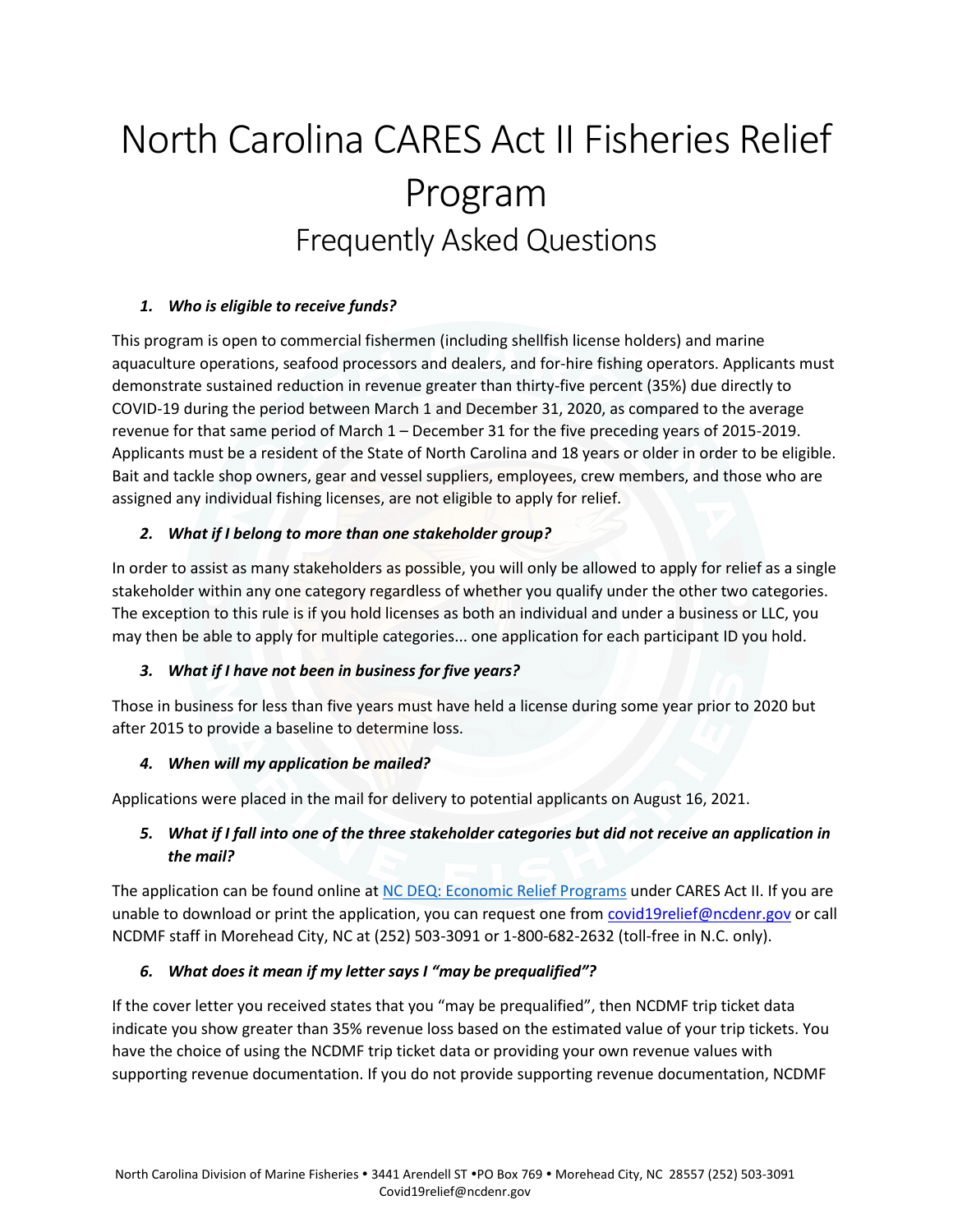trip ticket values will be used. Note that NCDMF trip ticket revenue values are estimates based on statewide average prices and may not reflect your actual revenue.

# *7. What does it mean if my letter says I "may not be qualified"?*

If the letter you received states that you "may not be qualified", then NCDMF trip ticket data indicate you do not show greater than 35% revenue loss based on the estimated value of your trip tickets. This does not disqualify you from applying. NCDMF trip ticket revenue values are estimates based on statewide average prices and may not reflect your actual revenue, so you can still apply with your own revenue values and supporting revenue documentation. If you do not provide supporting revenue documentation, you will likely be denied.

## *8. What forms of supporting revenue documentation are accepted?*

Accepted supporting revenue documentation includes but is not limited to: personal trip tickets with actual prices; receipts and invoices; accounting software reports (e.g., QuickBooks); calendars with forhire trip dates and prices; bank statements for business accounts; profit & loss statements.

## *9. How do I calculate my percentage reduction in revenue?*

National Oceanic and Atmospheric Administration ("NOAA") Fisheries guidance requires you to demonstrate a sustained reduction in revenue greater than thirty-five percent (35%) due directly to COVID-19 during the period between March 1 and December 31, 2020, as compared to your average revenue for that same period of March 1 – December 31 for the five preceding years of 2015-2019. Instructions and an example of how to calculate this reduction are included on Page 2 of the Program Self-Certification and Assurances (Affidavit) included in the application package.

# *10. When does my application have to be submitted?*

Your application and supporting documentation must be delivered in person to the NCDMF Headquarters Office located in Morehead City or postmarked by 5 pm on October 1, 2021. Applications and supporting documentation cannot be submitted to other NCDMF offices. Applications and supporting documentation that are submitted after 5 pm on October 1, 2021 will not be considered. If you are delivering in person and the lobby is closed, you can use the trip ticket drop box by the front door or call the number on the front door upon your arrival.

# *11. How will I know the status of my application?*

After claims have been reviewed and verified and before funds are issued to any eligible stakeholder within the category (at the end of 90-day review and verification time period), NCDMF will notify you of your status for eligibility. Approved applicants will receive an approval letter. For denied applicants, a maximum of two phone calls will be made by NCDMF to inform you of the denial and appeals process. If NCDMF cannot get in contact with you via two telephone calls, NCDMF will send you a certified letter notifying you of the denial and appeals process.

# *12. How soon will I receive my money?*

Checks will be written and mailed as soon as all applications have been processed, reviewed, and appeals have been settled. All checks for each individual stakeholder category will be issued at the same time. Depending on volume, one or two stakeholder groups may be issued checks before another.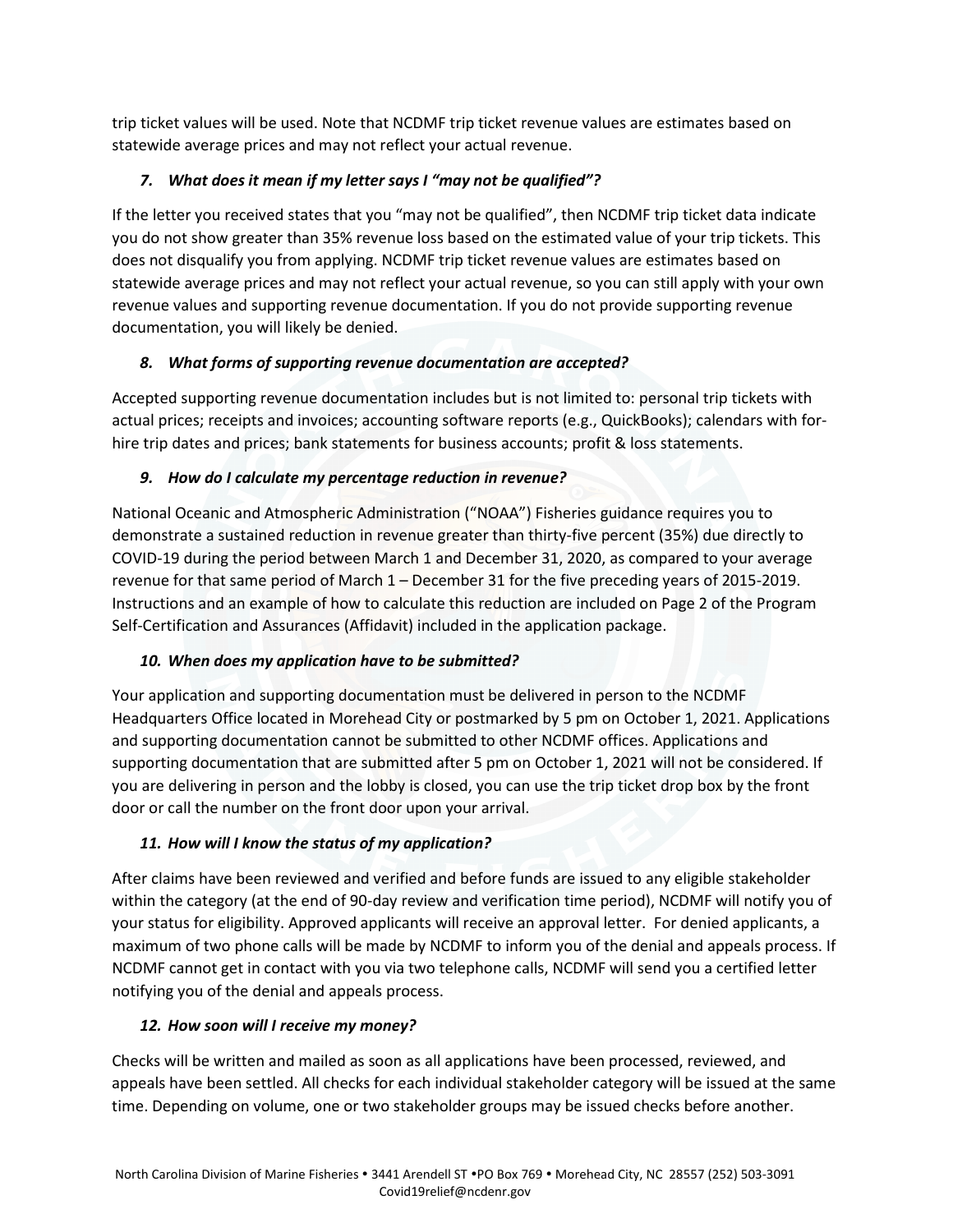#### *13. What if I do not meet the 35% qualification?*

You will not be eligible to receive assistance funds. If you feel the NCDMF ruling for your case is inaccurate, you may file an appeal within two weeks of receiving your denial from NCDMF.

#### *14. How do I file an appeal?*

If you want to appeal the denial of your application, you must send notification by letter or email stating your appeal of the NCDMF decision and must include any additional documentation to supplement for any missing or inadequate information within two weeks of receiving the notification of denial. The letter and documentation must be postmarked or put in the drop-box outside of the NCDMF Headquarters office within two weeks (14 days) from when you received the notification. NCDMF will review your appeal and make the final determination on eligibility within 30 days of finalizing all applications. Applicants will be contacted and notified of the appeal decision in the same way they were during the application process. NCDMF's appeal determination will be final, and no other appeals can be made.

## *15. What does it mean to be made "more than whole" in annual revenue?*

Applicants are not allowed to be made more than whole through funds received by this program. You can be made "more than whole" if your combined financial assistance received from CARES Act II, CARES Act 1, other programs in the CARES Act (e.g. Payment Protection Plan and Coronavirus Food Assistance Program 2), and your traditional revenue earnings in 2020 exceeds your total average annual revenue from the previous five years, or a minimum of one year if you have been in business for less than five years. You may not be allowed to retain any fisheries relief monies that advance your annual (January to December) 2020 earnings beyond their previous annual (January to December) five-year average.

## *16. What if I do not have copies of my landings or shellfish production records?*

If you are a commercial fisherman, seafood dealer, or shellfish lease holder and you do not have your own records of your landings or your shellfish production, you can agree to use NCDMFs records on file. NCDMF will be able to generate reports from the trip ticket landings database and/or the shellfish lease production database. For revenue, NCDMF ex-vessel value (price paid to fishermen by the dealer) will be used, so if you are applying for one of these categories, you must provide your own records.

## *17. If I live in one state but have operations in another, in which state should I apply?*

*Commercial Fisherman and Shellfish Lease Holders* - If you are a resident of a state that received Section 12005 CARES Act funds, you are required to apply in your state of residence regardless of where your commercial operations are located. If you live in a state that did not receive Section 12005 funds, but you have a homeport in a state that did, you may apply in that state.

*Seafood Processors* – If you are headquartered in another state but have plants located in North Carolina, an application can be filed for the plant located in North Carolina. You will be required to send information on the physical location of the plant in North Carolina along with other documentation demonstrating the types of seafood processing operations at the North Carolina facility. That state's